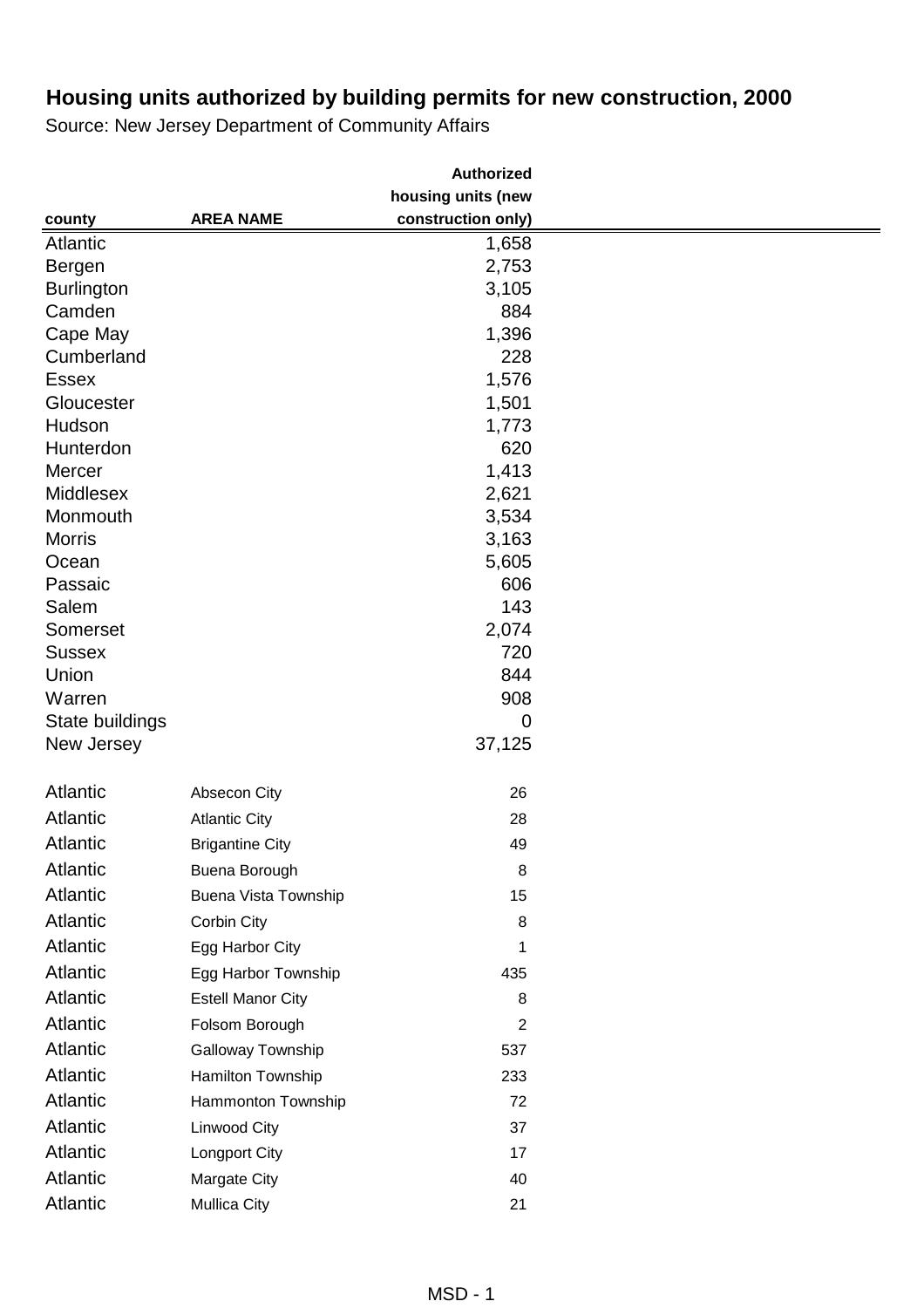|                 |                          | <b>Authorized</b>  |  |
|-----------------|--------------------------|--------------------|--|
|                 |                          | housing units (new |  |
| county          | <b>AREA NAME</b>         | construction only) |  |
| <b>Atlantic</b> | Northfield City          | 59                 |  |
| <b>Atlantic</b> | Pleasantville City       | 34                 |  |
| <b>Atlantic</b> | Port Republic City       | 4                  |  |
| <b>Atlantic</b> | <b>Somers Point City</b> | 8                  |  |
| <b>Atlantic</b> | <b>Ventnor City</b>      | 10                 |  |
| <b>Atlantic</b> | <b>Weymouth Township</b> | 6                  |  |
| Bergen          | Allendale Borough        | 8                  |  |
| Bergen          | Alpine Borough           | 15                 |  |
| Bergen          | Bergenfield Borough      | 4                  |  |
| Bergen          | Bogota Borough           | 0                  |  |
| Bergen          | Carlstadt Borough        | 13                 |  |
| Bergen          | Cliffside Park Borough   | 24                 |  |
| Bergen          | Closter Borough          | 17                 |  |
| Bergen          | Cresskill Borough        | 16                 |  |
| Bergen          | Demarest Borough         | 8                  |  |
| Bergen          | Dumont Borough           | 4                  |  |
| Bergen          | Elmwood Park Borough     | 10                 |  |
| Bergen          | East Rutherford Borough  | $\overline{2}$     |  |
| Bergen          | Edgewater Borough        | 547                |  |
| Bergen          | Emerson Borough          | 6                  |  |
| Bergen          | <b>Englewood City</b>    | $\overline{c}$     |  |
| Bergen          | Englewood Cliffs Borough | 31                 |  |
| Bergen          | Fair Lawn Borough        | 13                 |  |
| Bergen          | Fairview Borough         | 26                 |  |
| Bergen          | Fort Lee Borough         | 593                |  |
| Bergen          | Franklin Lakes Borough   | 47                 |  |
| Bergen          | <b>Garfield City</b>     | 16                 |  |
| Bergen          | Glen Rock Borough        | 0                  |  |
| Bergen          | Hackensack City          | 324                |  |
| Bergen          | Harrington Park Borough  | 4                  |  |
| Bergen          | Hasbrouck Heights Boroug | 4                  |  |
| Bergen          | Haworth Borough          | $\overline{2}$     |  |
| Bergen          | Hillsdale Borough        | 12                 |  |
| Bergen          | Ho-Ho-Kus Borough        | $\overline{7}$     |  |
| Bergen          | Leonia Borough           | $\pmb{0}$          |  |
| Bergen          | Little Ferry Borough     | 8                  |  |
| Bergen          | Lodi Borough             | 22                 |  |
| Bergen          | Lyndhurst Township       | 9                  |  |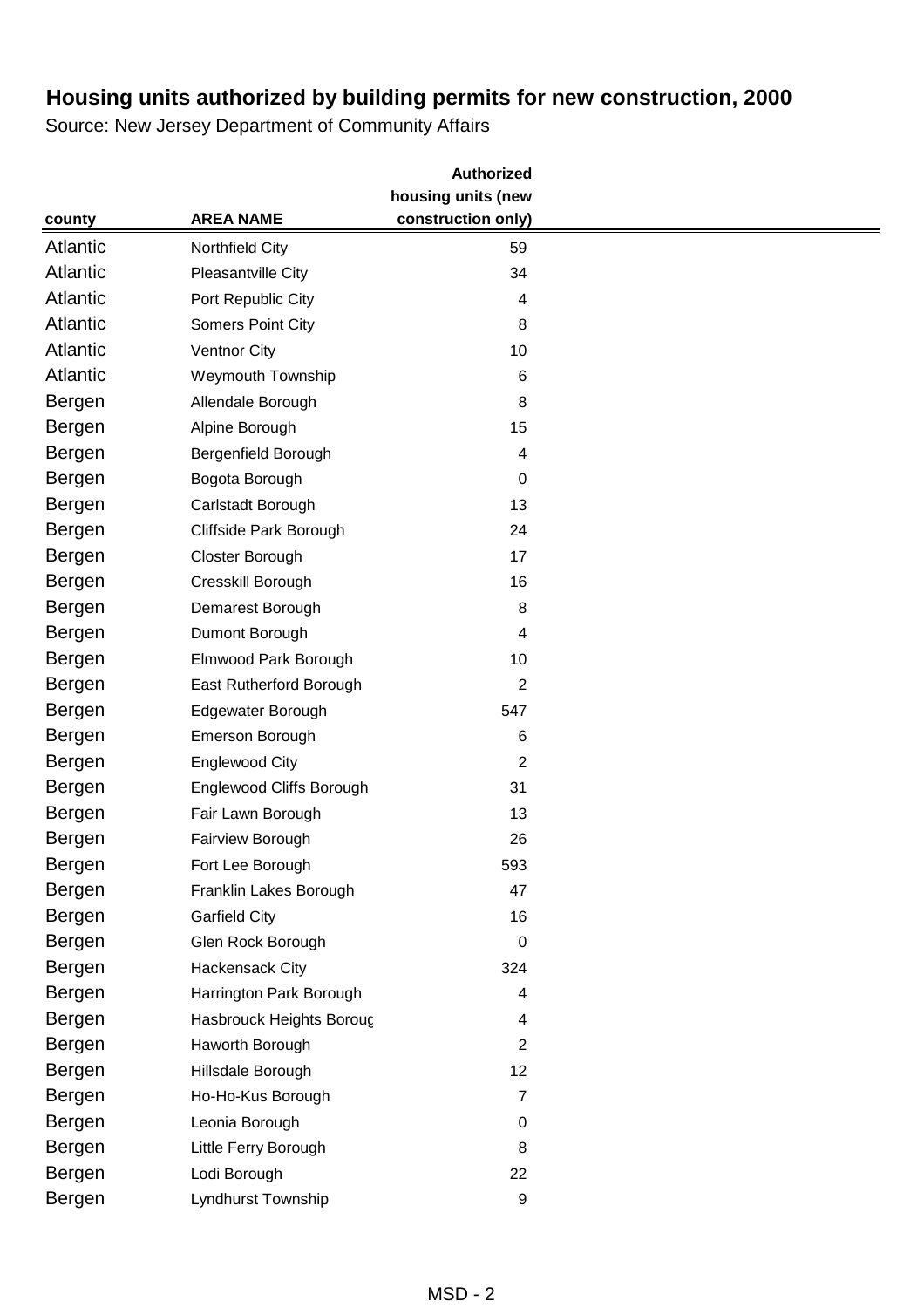|        |                               | <b>Authorized</b>  |  |
|--------|-------------------------------|--------------------|--|
|        |                               | housing units (new |  |
| county | <b>AREA NAME</b>              | construction only) |  |
| Bergen | Mahwah Township               | 43                 |  |
| Bergen | Maywood Borough               | 1                  |  |
| Bergen | Midland Park Borough          | 1                  |  |
| Bergen | Montvale Borough              | 39                 |  |
| Bergen | Moonachie Borough             | 0                  |  |
| Bergen | New Milford Borough           | $\overline{2}$     |  |
| Bergen | North Arlington Borough       | 18                 |  |
| Bergen | Northvale Borough             | 13                 |  |
| Bergen | Norwood Borough               | 102                |  |
| Bergen | Oakland Borough               | 82                 |  |
| Bergen | Old Tappan Borough            | 21                 |  |
| Bergen | Oradell Borough               | 2                  |  |
| Bergen | Palisades Park Borough        | 146                |  |
| Bergen | Paramus Borough               | 65                 |  |
| Bergen | Park Ridge Borough            | 6                  |  |
| Bergen | Ramsey Borough                | 22                 |  |
| Bergen | Ridgefield Borough            | 23                 |  |
| Bergen | Ridgefield Park Village       | 1                  |  |
| Bergen | Ridgewood Village             | 4                  |  |
| Bergen | River Edge Borough            | 11                 |  |
| Bergen | River Vale Township           | 77                 |  |
| Bergen | Rochelle Park Township        | 1                  |  |
| Bergen | Rockleigh Borough             | 0                  |  |
| Bergen | Rutherford Borough            | 1                  |  |
| Bergen | Saddle Brook Township         | 3                  |  |
| Bergen | Saddle River Borough          | 104                |  |
| Bergen | South Hackensack Townsl       | 0                  |  |
| Bergen | Teaneck Township              | 10                 |  |
| Bergen | <b>Tenafly Borough</b>        | 30                 |  |
| Bergen | Teterboro Borough             | 0                  |  |
| Bergen | Upper Saddle River Boroug     | 15                 |  |
| Bergen | Waldwick Borough              | 0                  |  |
| Bergen | <b>Wallington Borough</b>     | 4                  |  |
| Bergen | Washington Township           | 47                 |  |
| Bergen | Westwood Borough              | 11                 |  |
| Bergen | <b>Woodcliff Lake Borough</b> | 17                 |  |
| Bergen | Wood-Ridge Borough            | 3                  |  |
| Bergen | Wyckoff Township              | 34                 |  |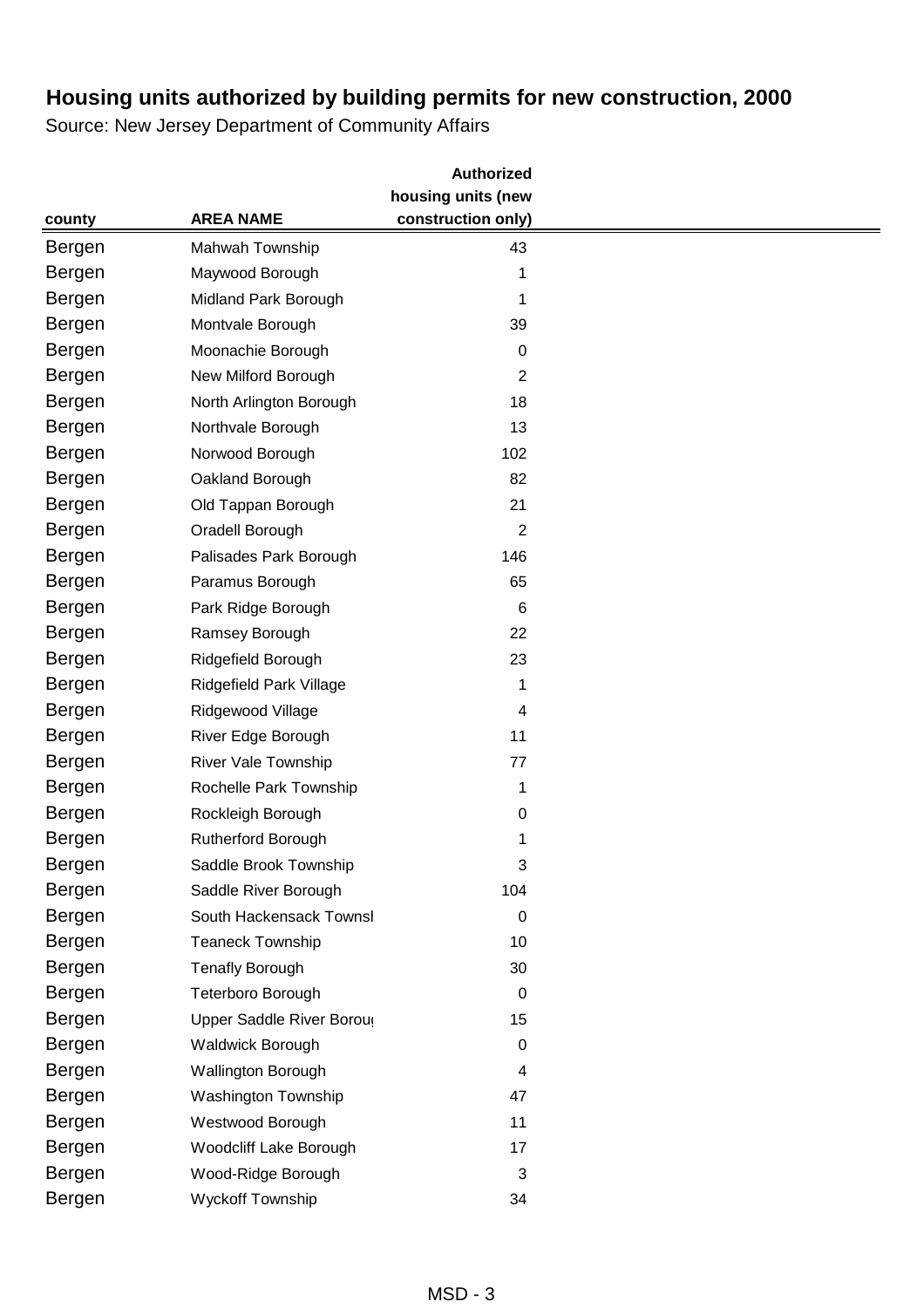|                   |                                | <b>Authorized</b>  |  |
|-------------------|--------------------------------|--------------------|--|
|                   |                                | housing units (new |  |
| county            | <b>AREA NAME</b>               | construction only) |  |
| <b>Burlington</b> | <b>Bass River Township</b>     | 6                  |  |
| <b>Burlington</b> | <b>Beverly City</b>            | $\,6$              |  |
| <b>Burlington</b> | <b>Bordentown City</b>         | 9                  |  |
| <b>Burlington</b> | <b>Bordentown Township</b>     | 234                |  |
| <b>Burlington</b> | <b>Burlington City</b>         | 8                  |  |
| <b>Burlington</b> | <b>Burlington Township</b>     | 275                |  |
| <b>Burlington</b> | <b>Chesterfield Township</b>   | 30                 |  |
| <b>Burlington</b> | Cinnaminson Township           | 34                 |  |
| <b>Burlington</b> | Delanco Township               | 0                  |  |
| <b>Burlington</b> | Delran Township                | 79                 |  |
| <b>Burlington</b> | Eastampton Township            | 101                |  |
| <b>Burlington</b> | <b>Edgewater Park Township</b> | 11                 |  |
| <b>Burlington</b> | Evesham Township               | 461                |  |
| <b>Burlington</b> | Fieldsboro Borough             | 0                  |  |
| <b>Burlington</b> | Florence Township              | 110                |  |
| <b>Burlington</b> | Hainesport Township            | 165                |  |
| <b>Burlington</b> | <b>Lumberton Township</b>      | 199                |  |
| Burlington        | Mansfield Township             | 367                |  |
| <b>Burlington</b> | Maple Shade Borough            | 22                 |  |
| <b>Burlington</b> | <b>Medford Township</b>        | 155                |  |
| <b>Burlington</b> | Medford Lakes Borough          | 1                  |  |
| <b>Burlington</b> | Moorestown Township            | 132                |  |
| <b>Burlington</b> | Mount Holly Township           | 2                  |  |
| <b>Burlington</b> | Mount Laurel Township          | 264                |  |
| <b>Burlington</b> | New Hanover Township           | 1                  |  |
| <b>Burlington</b> | North Hanover Township         | 11                 |  |
| <b>Burlington</b> | Palmyra Borough                | 110                |  |
| <b>Burlington</b> | Pemberton Borough              | $\overline{2}$     |  |
| <b>Burlington</b> | Pemberton Township             | 31                 |  |
| <b>Burlington</b> | Riverside Township             | 3                  |  |
| <b>Burlington</b> | Riverton Borough               | 1                  |  |
| <b>Burlington</b> | Shamong Township               | 16                 |  |
| <b>Burlington</b> | Southampton Township           | 67                 |  |
| <b>Burlington</b> | Springfield Township           | 21                 |  |
| <b>Burlington</b> | <b>Tabernacle Township</b>     | 11                 |  |
| <b>Burlington</b> | Washington Township            | 3                  |  |
| <b>Burlington</b> | <b>Westampton Township</b>     | 33                 |  |
| <b>Burlington</b> | Willingboro Township           | 105                |  |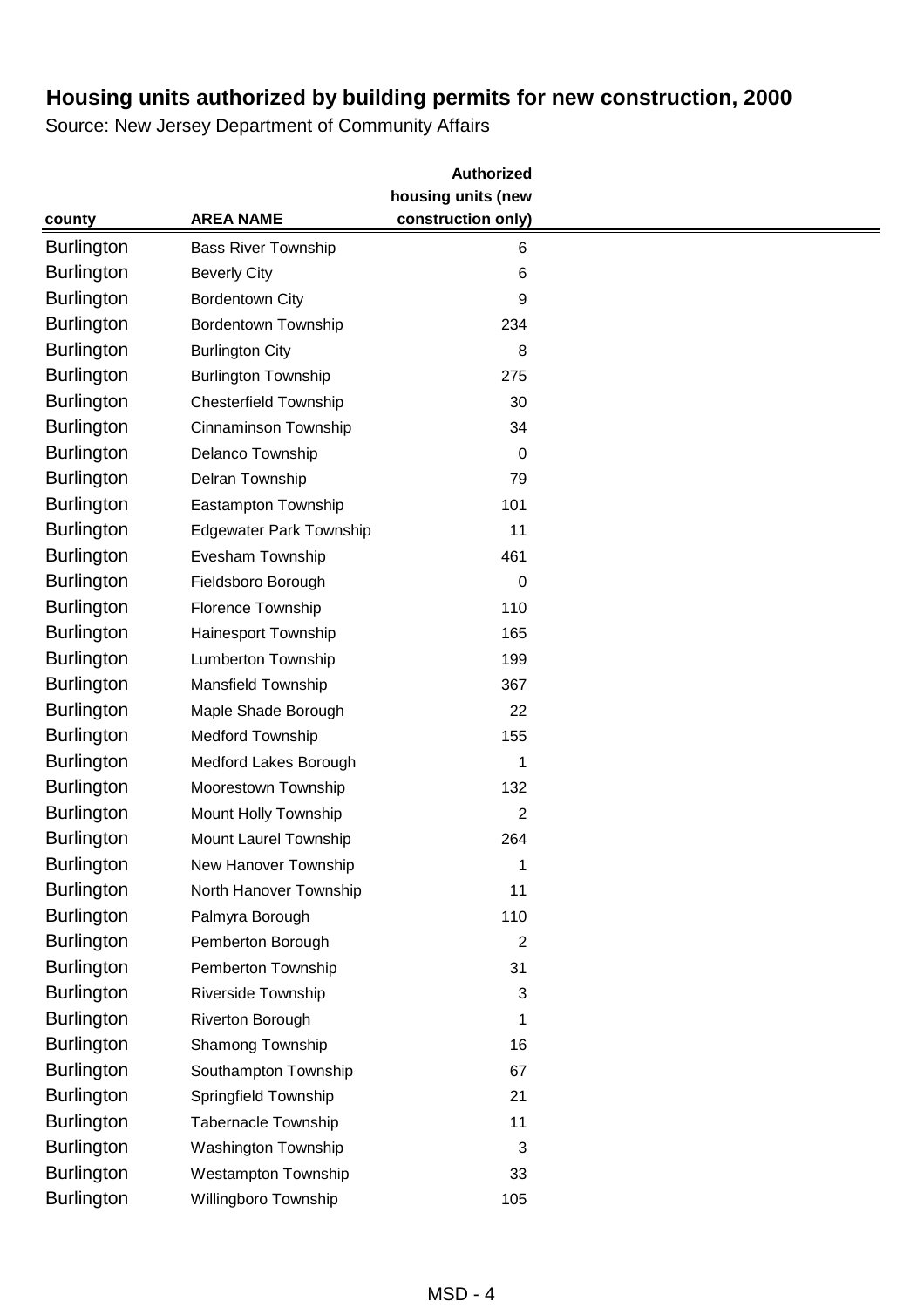|                   |                             | <b>Authorized</b>  |  |
|-------------------|-----------------------------|--------------------|--|
|                   |                             | housing units (new |  |
| county            | <b>AREA NAME</b>            | construction only) |  |
| <b>Burlington</b> | <b>Woodland Township</b>    | 19                 |  |
| <b>Burlington</b> | Wrightstown Borough         | 0                  |  |
| Camden            | Audubon Borough             | 1                  |  |
| Camden            | Audubon Park Borough        | 0                  |  |
| Camden            | Barrington Borough          | $\overline{2}$     |  |
| Camden            | Bellmawr Borough            | 4                  |  |
| Camden            | Berlin Borough              | 129                |  |
| Camden            | <b>Berlin Township</b>      | $\overline{7}$     |  |
| Camden            | Brooklawn Borough           | 0                  |  |
| Camden            | Camden City                 | 37                 |  |
| Camden            | <b>Cherry Hill Township</b> | 128                |  |
| Camden            | <b>Chesilhurst Borough</b>  | 4                  |  |
| Camden            | <b>Clementon Borough</b>    | 0                  |  |
| Camden            | Collingswood Borough        | 3                  |  |
| Camden            | Gibbsboro Borough           | 3                  |  |
| Camden            | <b>Gloucester City</b>      | 1                  |  |
| Camden            | <b>Gloucester Township</b>  | 275                |  |
| Camden            | Haddon Township             | $\sqrt{3}$         |  |
| Camden            | Haddonfield Borough         | $\overline{7}$     |  |
| Camden            | Haddon Heights Borough      | 1                  |  |
| Camden            | Hi-nella Borough            | 0                  |  |
| Camden            | Laurel Springs Borough      | 1                  |  |
| Camden            | Lawnside Borough            | $\overline{7}$     |  |
| Camden            | Lindenwold Borough          | 3                  |  |
| Camden            | Magnolia Borough            | 5                  |  |
| Camden            | Merchantville Borough       | 0                  |  |
| Camden            | Mount Ephraim Borough       | 3                  |  |
| Camden            | Oaklyn Borough              | 0                  |  |
| Camden            | Pennsauken Township         | 13                 |  |
| Camden            | Pine Hill Borough           | 10                 |  |
| Camden            | Pine Valley Borough         | $\boldsymbol{2}$   |  |
| Camden            | Runnemede Borough           | 4                  |  |
| Camden            | Somerdale Borough           | 1                  |  |
| Camden            | <b>Stratford Borough</b>    | 9                  |  |
| Camden            | Tavistock Borough           | 0                  |  |
| Camden            | Voorhees Township           | 126                |  |
| Camden            | <b>Waterford Township</b>   | 21                 |  |
| Camden            | Winslow Township            | 74                 |  |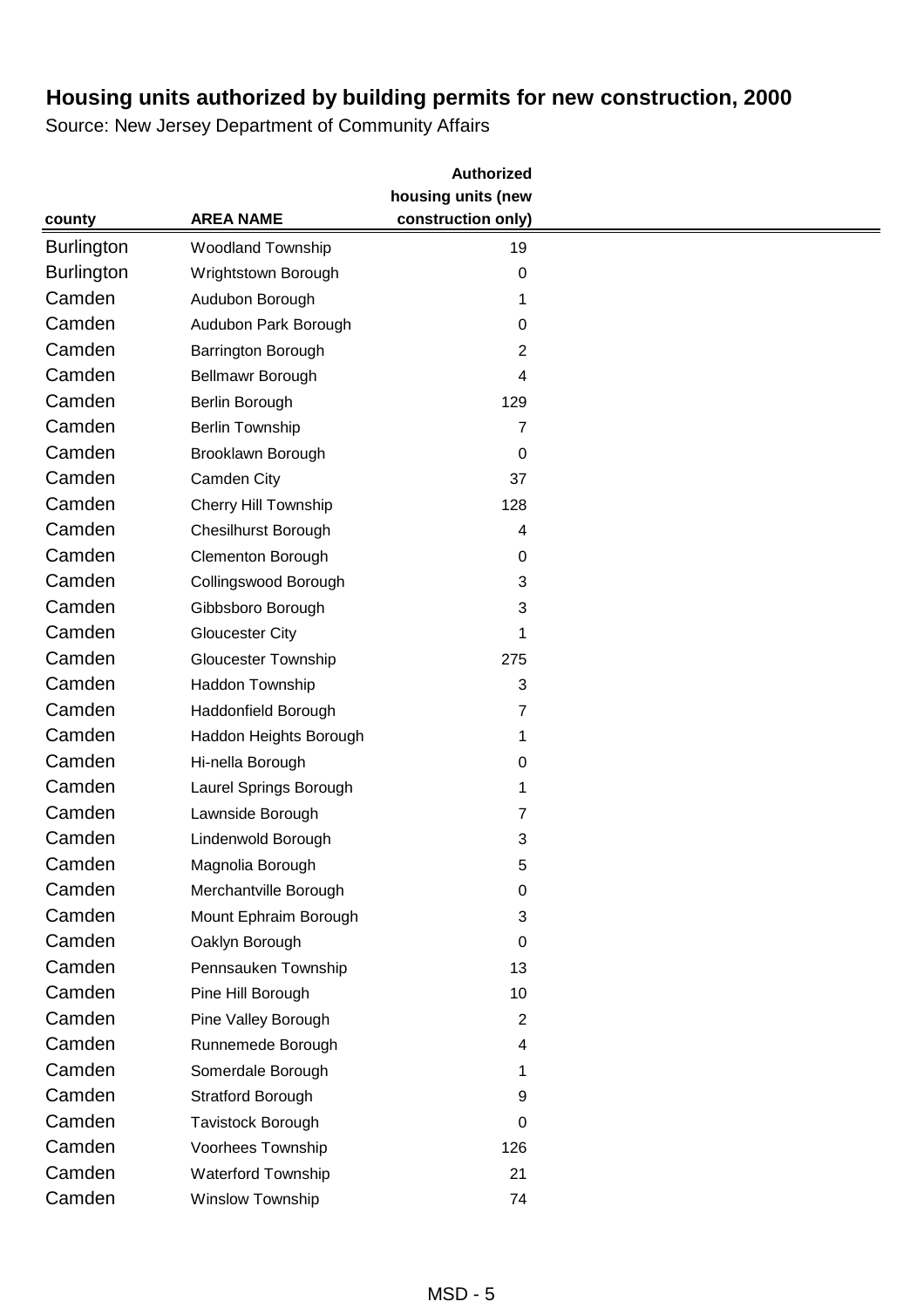|              |                                 | <b>Authorized</b>  |  |
|--------------|---------------------------------|--------------------|--|
|              |                                 | housing units (new |  |
| county       | <b>AREA NAME</b>                | construction only) |  |
| Camden       | Woodlynne Borough               | $\mathbf 0$        |  |
| Cape May     | Avalon Borough                  | 111                |  |
| Cape May     | Cape May City                   | 23                 |  |
| Cape May     | Cape May Point Borough          | 9                  |  |
| Cape May     | Dennis Township                 | 16                 |  |
| Cape May     | Lower Township                  | 106                |  |
| Cape May     | Middle Township                 | 226                |  |
| Cape May     | North Wildwood City             | 75                 |  |
| Cape May     | Ocean City                      | 406                |  |
| Cape May     | Sea Isle City                   | 245                |  |
| Cape May     | Stone Harbor Borough            | 39                 |  |
| Cape May     | <b>Upper Township</b>           | 67                 |  |
| Cape May     | West Cape May Borough           | 17                 |  |
| Cape May     | West Wildwood Borough           | 3                  |  |
| Cape May     | <b>Wildwood City</b>            | 14                 |  |
| Cape May     | Wildwood Crest Borough          | 36                 |  |
| Cape May     | Woodbine Borough                | 3                  |  |
| Cumberland   | <b>Bridgeton City</b>           | 1                  |  |
| Cumberland   | <b>Commercial Township</b>      | 5                  |  |
| Cumberland   | Deerfield Township              | 17                 |  |
| Cumberland   | Downe Township                  | $\overline{2}$     |  |
| Cumberland   | <b>Fairfield Township</b>       | 6                  |  |
| Cumberland   | <b>Greenwich Township</b>       | $\boldsymbol{0}$   |  |
| Cumberland   | <b>Hopewell Township</b>        | 13                 |  |
| Cumberland   | Lawrence Township               | 7                  |  |
| Cumberland   | Maurice River Township          | 5                  |  |
| Cumberland   | Millville City                  | 44                 |  |
| Cumberland   | Shiloh Borough                  | 0                  |  |
| Cumberland   | <b>Stow Creek Township</b>      | 6                  |  |
| Cumberland   | <b>Upper Deerfield Township</b> | 15                 |  |
| Cumberland   | <b>Vineland City</b>            | 107                |  |
| <b>Essex</b> | <b>Belleville Town</b>          | 11                 |  |
| <b>Essex</b> | <b>Bloomfield Township</b>      | 1                  |  |
| <b>Essex</b> | Caldwell Township               | 12                 |  |
| <b>Essex</b> | <b>Cedar Grove Township</b>     | 15                 |  |
| <b>Essex</b> | East Orange City                | 0                  |  |
| <b>Essex</b> | <b>Essex Fells Township</b>     | 1                  |  |
| <b>Essex</b> | <b>Fairfield Township</b>       | 52                 |  |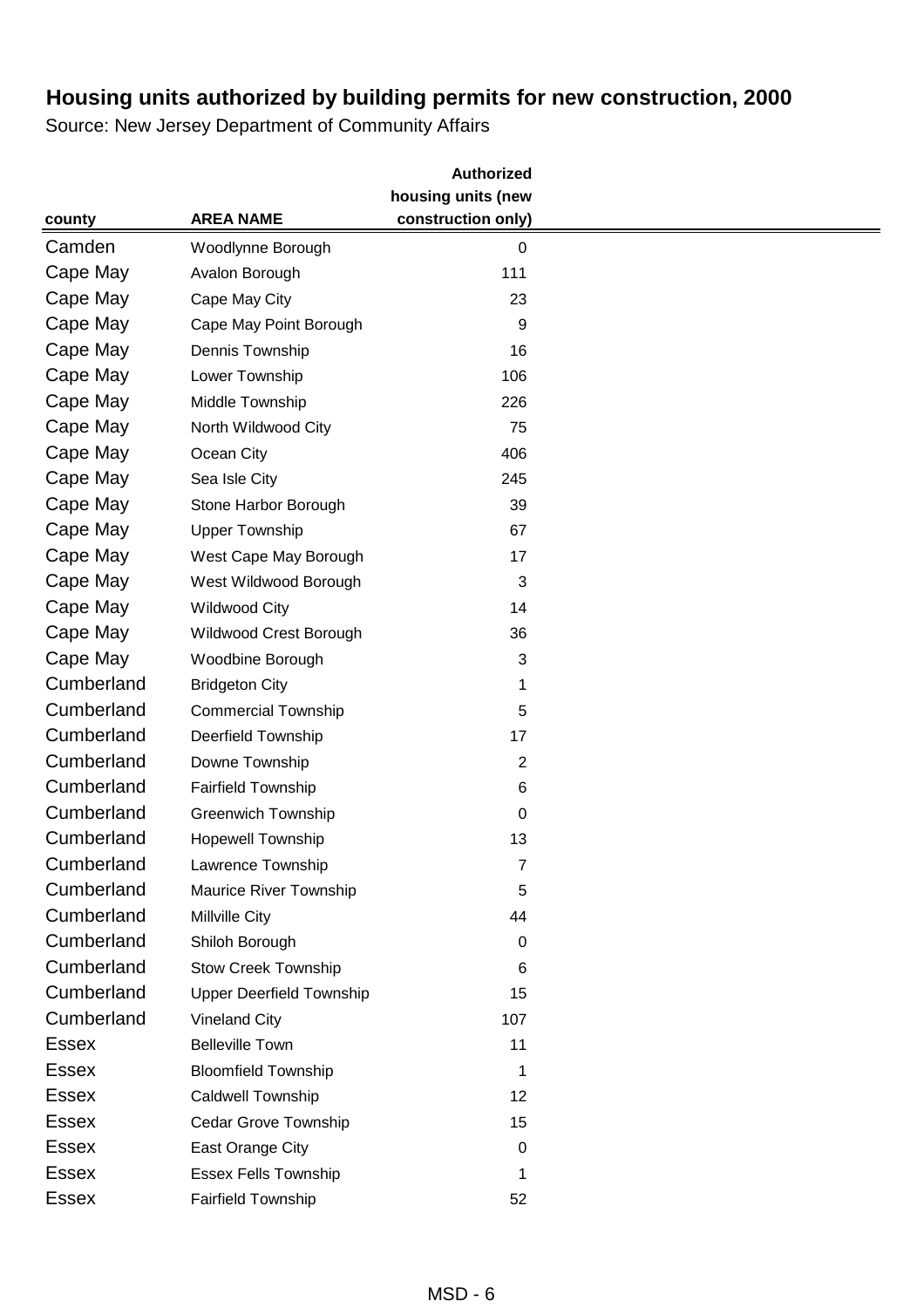|              |                           | <b>Authorized</b>  |  |
|--------------|---------------------------|--------------------|--|
|              |                           | housing units (new |  |
| county       | <b>AREA NAME</b>          | construction only) |  |
| <b>Essex</b> | Glen Ridge Borough        | 0                  |  |
| <b>Essex</b> | Irvington Township        | $\overline{7}$     |  |
| <b>Essex</b> | Livingston Township       | 58                 |  |
| <b>Essex</b> | Maplewood Township        | 14                 |  |
| <b>Essex</b> | Millburn Township         | 15                 |  |
| <b>Essex</b> | Montclair Township        | 10                 |  |
| <b>Essex</b> | <b>Newark City</b>        | 667                |  |
| <b>Essex</b> | North Caldwell Borough    | 4                  |  |
| <b>Essex</b> | Nutley Township           | 342                |  |
| <b>Essex</b> | City of Orange Township   | 23                 |  |
| <b>Essex</b> | Roseland Borough          | 2                  |  |
| <b>Essex</b> | South Orange Village      | 209                |  |
| <b>Essex</b> | Verona Township           | 7                  |  |
| <b>Essex</b> | West Caldwell Township    | 6                  |  |
| <b>Essex</b> | West Orange Township      | 120                |  |
| Gloucester   | Clayton Borough           | 7                  |  |
| Gloucester   | Deptford Township         | 163                |  |
| Gloucester   | East Greenwich Township   | 147                |  |
| Gloucester   | <b>Elk Township</b>       | 8                  |  |
| Gloucester   | Franklin Township         | 70                 |  |
| Gloucester   | Glassboro Borough         | 20                 |  |
| Gloucester   | <b>Greenwich Township</b> | 1                  |  |
| Gloucester   | Harrison Township         | 115                |  |
| Gloucester   | Logan Township            | 1                  |  |
| Gloucester   | Mantua Township           | 6                  |  |
| Gloucester   | Monroe Township           | 132                |  |
| Gloucester   | National Park Borough     | 0                  |  |
| Gloucester   | Newfield Borough          | 2                  |  |
| Gloucester   | Paulsboro Borough         | $\overline{c}$     |  |
| Gloucester   | Pitman Borough            | 1                  |  |
| Gloucester   | South Harrison Township   | 39                 |  |
| Gloucester   | Swedesborough Borough     | 1                  |  |
| Gloucester   | Washington Township       | 450                |  |
| Gloucester   | Wenonah Borough           | 0                  |  |
| Gloucester   | West Deptford Township    | 95                 |  |
| Gloucester   | Westville Borough         | 0                  |  |
| Gloucester   | <b>Woodbury City</b>      | 1                  |  |
| Gloucester   | Woodbury Heights Boroug   | 8                  |  |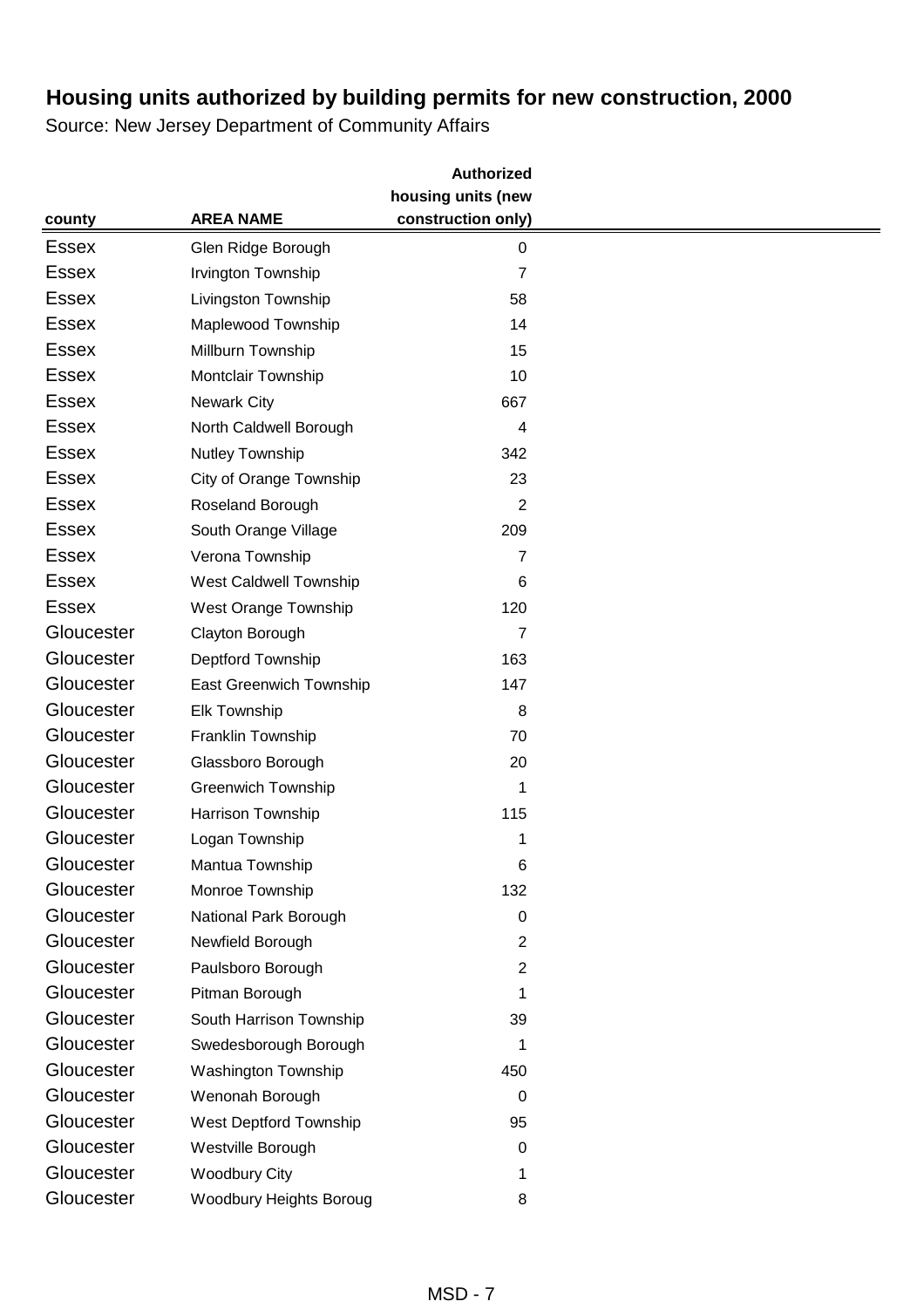|            |                           | <b>Authorized</b>  |  |
|------------|---------------------------|--------------------|--|
|            |                           | housing units (new |  |
| county     | <b>AREA NAME</b>          | construction only) |  |
| Gloucester | <b>Woolwich Township</b>  | 232                |  |
| Hudson     | <b>Bayonne City</b>       | 127                |  |
| Hudson     | East Newark Borough       | $\mathbf 0$        |  |
| Hudson     | <b>Guttenberg Town</b>    | 95                 |  |
| Hudson     | <b>Harrison Town</b>      | 10                 |  |
| Hudson     | Hoboken City              | 184                |  |
| Hudson     | Jersey City               | 166                |  |
| Hudson     | <b>Kearny Town</b>        | 8                  |  |
| Hudson     | North Bergen Township     | 432                |  |
| Hudson     | Secaucus Town             | 1                  |  |
| Hudson     | <b>Union City</b>         | 152                |  |
| Hudson     | Weehawken Township        | 0                  |  |
| Hudson     | West New York Town        | 598                |  |
| Hunterdon  | Alexandria Township       | 27                 |  |
| Hunterdon  | <b>Bethlehem Township</b> | 17                 |  |
| Hunterdon  | <b>Bloomsbury Borough</b> | 0                  |  |
| Hunterdon  | Califon Borough           | 0                  |  |
| Hunterdon  | <b>Clinton Town</b>       | 1                  |  |
| Hunterdon  | Clinton Township          | 83                 |  |
| Hunterdon  | Delaware Township         | 22                 |  |
| Hunterdon  | East Amwell Township      | 9                  |  |
| Hunterdon  | Flemington Borough        | $\boldsymbol{0}$   |  |
| Hunterdon  | Franklin Township         | 22                 |  |
| Hunterdon  | Frenchtown Borough        | 1                  |  |
| Hunterdon  | Glen Gardner Borough      | 0                  |  |
| Hunterdon  | Hampton Borough           | 1                  |  |
| Hunterdon  | High Bridge Borough       | 0                  |  |
| Hunterdon  | <b>Holland Township</b>   | 5                  |  |
| Hunterdon  | Kingwood Township         | 33                 |  |
| Hunterdon  | Lambertville City         | 3                  |  |
| Hunterdon  | Lebanon Borough           | 15                 |  |
| Hunterdon  | Lebanon Township          | 49                 |  |
| Hunterdon  | Milford Borough           | 0                  |  |
| Hunterdon  | Raritan Township          | 191                |  |
| Hunterdon  | Readington Township       | 58                 |  |
| Hunterdon  | Stockton Borough          | $\overline{2}$     |  |
| Hunterdon  | Tewksbury Township        | 35                 |  |
| Hunterdon  | Union Township            | 22                 |  |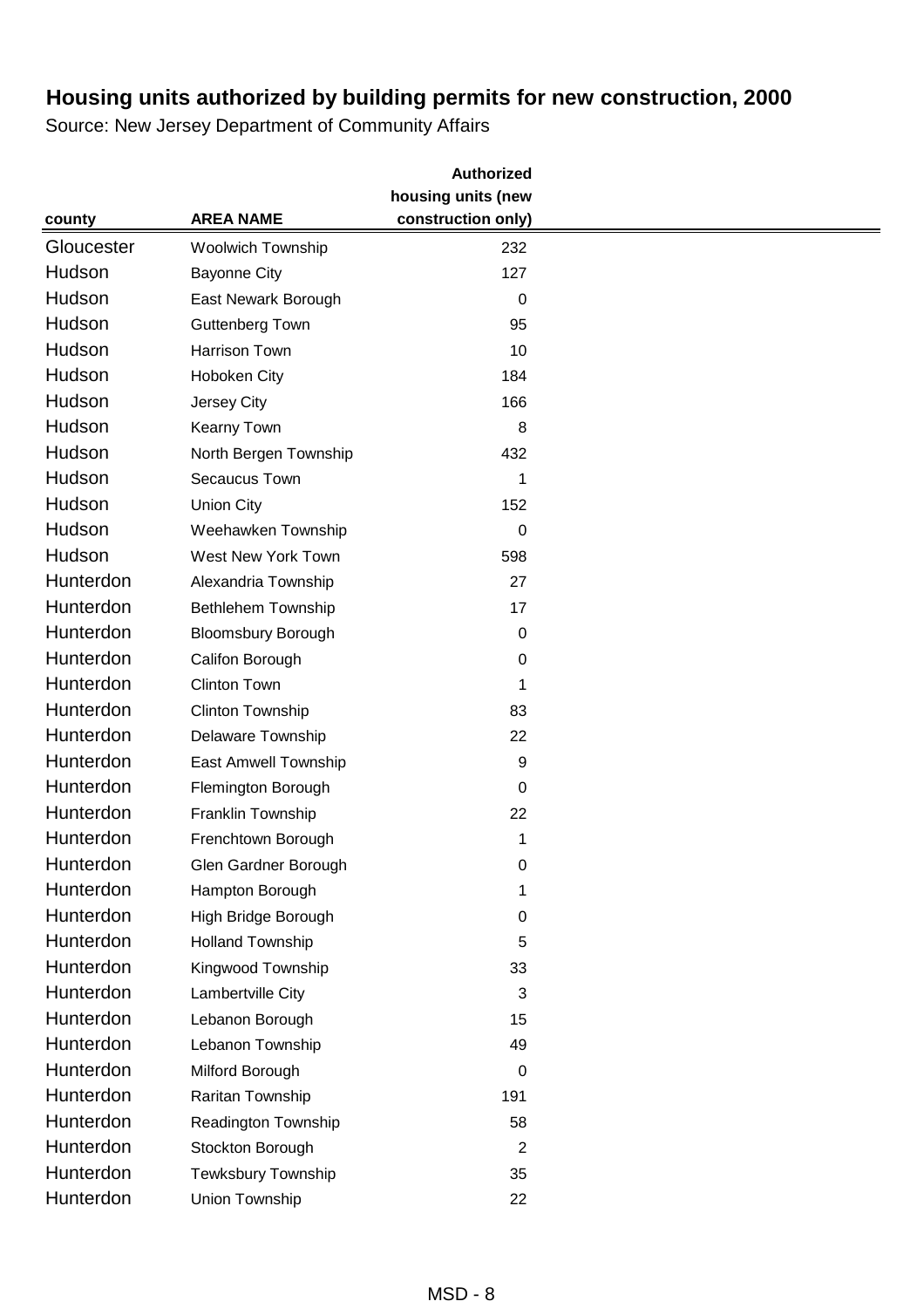|                  |                              | <b>Authorized</b>  |  |
|------------------|------------------------------|--------------------|--|
|                  |                              | housing units (new |  |
| county           | <b>AREA NAME</b>             | construction only) |  |
| Hunterdon        | <b>West Amwell Township</b>  | 24                 |  |
| Mercer           | East Windsor Township        | 222                |  |
| Mercer           | Ewing Township               | 70                 |  |
| Mercer           | Hamilton Township            | 217                |  |
| Mercer           | Hightstown Borough           | 24                 |  |
| Mercer           | Hopewell Borough             | 26                 |  |
| Mercer           | <b>Hopewell Township</b>     | 84                 |  |
| Mercer           | Lawrence Township            | 296                |  |
| <b>Mercer</b>    | Pennington Borough           | 1                  |  |
| Mercer           | Princeton Borough            | $\overline{2}$     |  |
| Mercer           | Princeton Township           | 126                |  |
| Mercer           | <b>Trenton City</b>          | 37                 |  |
| Mercer           | Washington Township          | 35                 |  |
| Mercer           | West Windsor Township        | 273                |  |
| Middlesex        | Carteret Borough             | 185                |  |
| <b>Middlesex</b> | Cranbury Township            | 15                 |  |
| <b>Middlesex</b> | Dunellen Borough             | 3                  |  |
| Middlesex        | East Brunswick Township      | 130                |  |
| <b>Middlesex</b> | Edison Township              | 88                 |  |
| Middlesex        | Helmetta Borough             | 12                 |  |
| <b>Middlesex</b> | <b>Highland Park Borough</b> | 59                 |  |
| <b>Middlesex</b> | Jamesburg Borough            | 52                 |  |
| Middlesex        | Old Bridge Township          | 224                |  |
| Middlesex        | Metuchen Borough             | 58                 |  |
| Middlesex        | Middlesex Borough            | 1                  |  |
| <b>Middlesex</b> | Milltown Borough             | 2                  |  |
| <b>Middlesex</b> | Monroe Township              | 435                |  |
| Middlesex        | New Brunsick City            | 40                 |  |
| <b>Middlesex</b> | North Brunswick Township     | 239                |  |
| <b>Middlesex</b> | Perth Amboy City             | 14                 |  |
| Middlesex        | Piscataway Township          | 52                 |  |
| Middlesex        | Plainsboro Township          | 143                |  |
| Middlesex        | Sayreville Borough           | 142                |  |
| <b>Middlesex</b> | South Amboy City             | 0                  |  |
| <b>Middlesex</b> | South Brunswick Township     | 420                |  |
| <b>Middlesex</b> | South Plainfield Borough     | 33                 |  |
| Middlesex        | South River Borough          | 79                 |  |
| <b>Middlesex</b> | Spotswood Borough            | 6                  |  |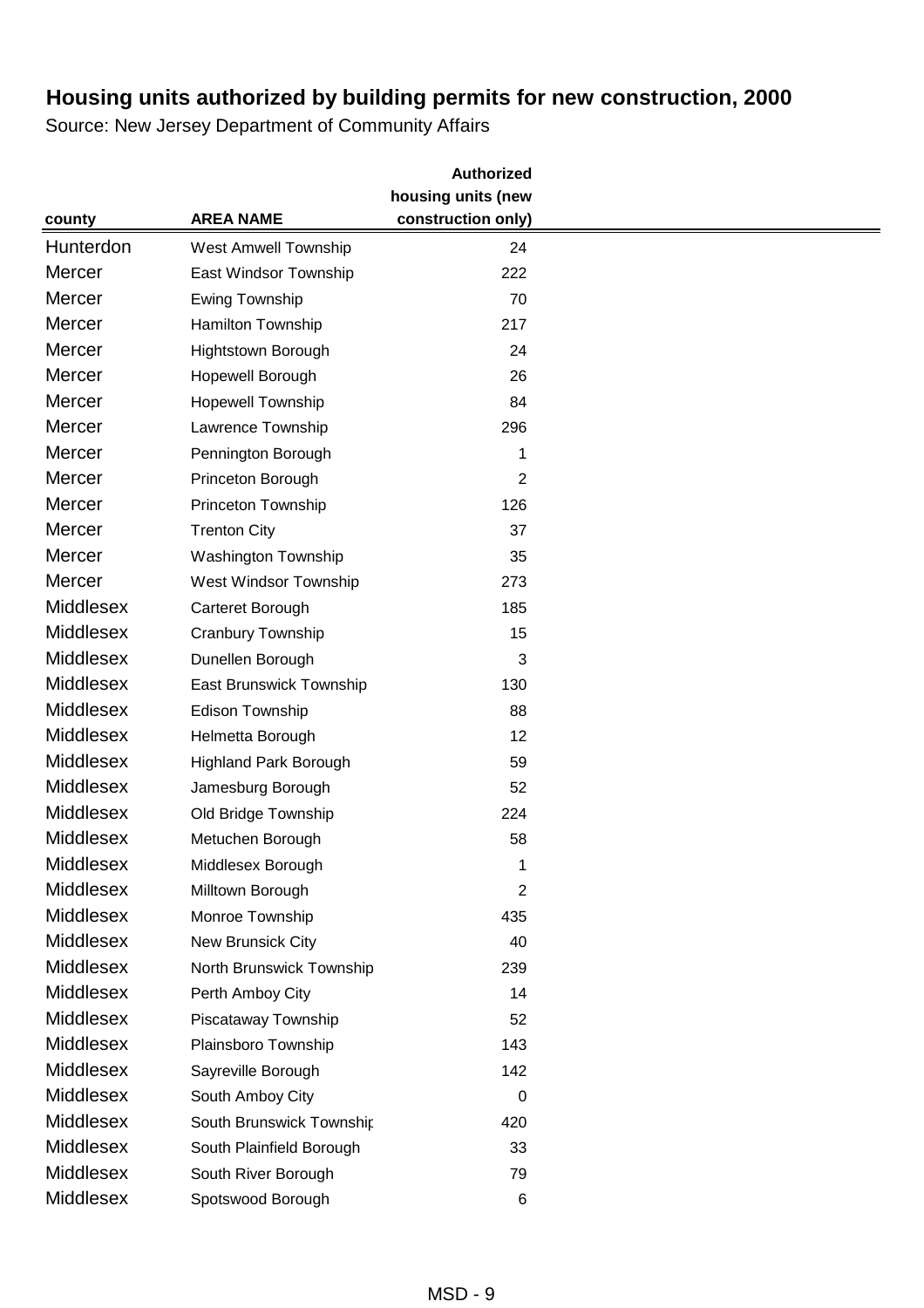|                  |                                   | <b>Authorized</b>  |  |
|------------------|-----------------------------------|--------------------|--|
|                  |                                   | housing units (new |  |
| county           | <b>AREA NAME</b>                  | construction only) |  |
| <b>Middlesex</b> | <b>Woodbridge Township</b>        | 189                |  |
| Monmouth         | Allenhurst Borough                | $\mathbf 0$        |  |
| Monmouth         | Allentown Borough                 | 0                  |  |
| Monmouth         | <b>Asbury Park City</b>           | 9                  |  |
| Monmouth         | <b>Atlantic Highlands Borough</b> | 2                  |  |
| Monmouth         | Avon-by-the-Sea Borough           | 5                  |  |
| Monmouth         | Belmar Borough                    | 1                  |  |
| Monmouth         | <b>Bradley Beach Borough</b>      | 12                 |  |
| Monmouth         | <b>Brielle Borough</b>            | 15                 |  |
| Monmouth         | <b>Colts Neck Township</b>        | 58                 |  |
| Monmouth         | Deal Borough                      | 3                  |  |
| Monmouth         | Eatontown Borough                 | 3                  |  |
| Monmouth         | Englishtown Borough               | 3                  |  |
| Monmouth         | Fair Haven Borough                | 7                  |  |
| Monmouth         | Farmingdale Borough               | 1                  |  |
| Monmouth         | Freehold Borough                  | 7                  |  |
| Monmouth         | Freehold Township                 | 451                |  |
| Monmouth         | Highlands Borough                 | 14                 |  |
| Monmouth         | Holmdel Township                  | 126                |  |
| Monmouth         | Howell Township                   | 196                |  |
| Monmouth         | Interlaken Borough                | $\mathbf 0$        |  |
| Monmouth         | Keansburg Borough                 | $\,6$              |  |
| Monmouth         | Keyport Borough                   | 3                  |  |
| Monmouth         | Little Silver Borough             | 5                  |  |
| Monmouth         | Loch Arbour Village               | 0                  |  |
| Monmouth         | Long Branch City                  | 92                 |  |
| Monmouth         | Manalapan Township                | 572                |  |
| Monmouth         | Manasquan Borough                 | 20                 |  |
| Monmouth         | Marlboro Township                 | 237                |  |
| Monmouth         | Matawan Borough                   | 14                 |  |
| Monmouth         | Aberdeen Township                 | 21                 |  |
| Monmouth         | Middletown Township               | 64                 |  |
| Monmouth         | Millstone Township                | 81                 |  |
| Monmouth         | Monmouth Beach Borough            | 10                 |  |
| Monmouth         | Neptune Township                  | 66                 |  |
| Monmouth         | Neptune City Borough              | 1                  |  |
| Monmouth         | <b>Tinton Falls Borough</b>       | 663                |  |
| Monmouth         | Ocean Township                    | 40                 |  |
|                  |                                   |                    |  |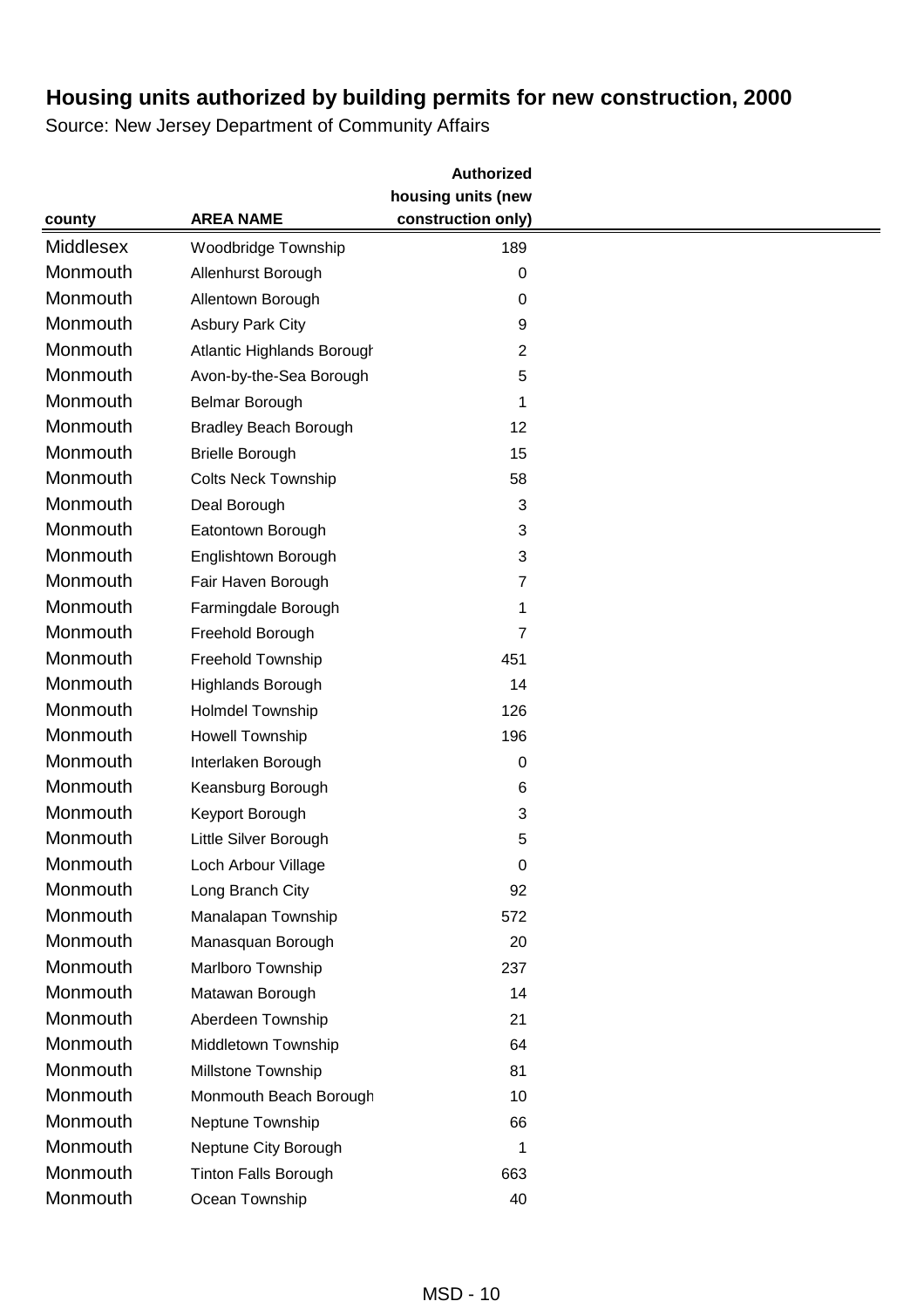|               |                                | <b>Authorized</b>  |  |
|---------------|--------------------------------|--------------------|--|
|               |                                | housing units (new |  |
| county        | <b>AREA NAME</b>               | construction only) |  |
| Monmouth      | Oceanport Borough              | 9                  |  |
| Monmouth      | <b>Hazlet Township</b>         | 8                  |  |
| Monmouth      | Red Bank Borough               | 29                 |  |
| Monmouth      | Roosevelt Borough              | 0                  |  |
| Monmouth      | Rumson Borough                 | 17                 |  |
| Monmouth      | Sea Bright Borough             | $\boldsymbol{2}$   |  |
| Monmouth      | Sea Girt Borough               | 6                  |  |
| Monmouth      | Shrewsbury Borough             | 28                 |  |
| Monmouth      | Shrewsbury Township            | 0                  |  |
| Monmouth      | South Belmar Borough           | $\overline{2}$     |  |
| Monmouth      | Spring Lake Borough            | 26                 |  |
| Monmouth      | Spring Lake Heights Borou      | 14                 |  |
| Monmouth      | Union Beach Borough            | 28                 |  |
| Monmouth      | <b>Upper Freehold Township</b> | 174                |  |
| Monmouth      | Wall Township                  | 375                |  |
| Monmouth      | West Long Branch Boroug        | 8                  |  |
| <b>Morris</b> | <b>Boonton Town</b>            | 4                  |  |
| <b>Morris</b> | <b>Boonton Township</b>        | 13                 |  |
| <b>Morris</b> | <b>Butler Borough</b>          | 190                |  |
| <b>Morris</b> | Chatham Borough                | 12                 |  |
| <b>Morris</b> | Chatham Township               | 9                  |  |
| <b>Morris</b> | Chester Borough                | 6                  |  |
| <b>Morris</b> | <b>Chester Township</b>        | 83                 |  |
| <b>Morris</b> | Denville Township              | 37                 |  |
| <b>Morris</b> | Dover Town                     | 15                 |  |
| <b>Morris</b> | East Hanover Township          | 32                 |  |
| <b>Morris</b> | Florham Park Borough           | 653                |  |
| <b>Morris</b> | Hanover Township               | 12                 |  |
| <b>Morris</b> | Harding Township               | 12                 |  |
| <b>Morris</b> | Jefferson Township             | 42                 |  |
| <b>Morris</b> | Kinnelon Borough               | 30                 |  |
| <b>Morris</b> | Lincoln Park Borough           | 65                 |  |
| <b>Morris</b> | Madison Borough                | 4                  |  |
| <b>Morris</b> | Mendham Borough                | 9                  |  |
| <b>Morris</b> | Mendham Township               | 40                 |  |
| <b>Morris</b> | Mine Hill Township             | 7                  |  |
| <b>Morris</b> | Montville Township             | 82                 |  |
| <b>Morris</b> | Morris Township                | 20                 |  |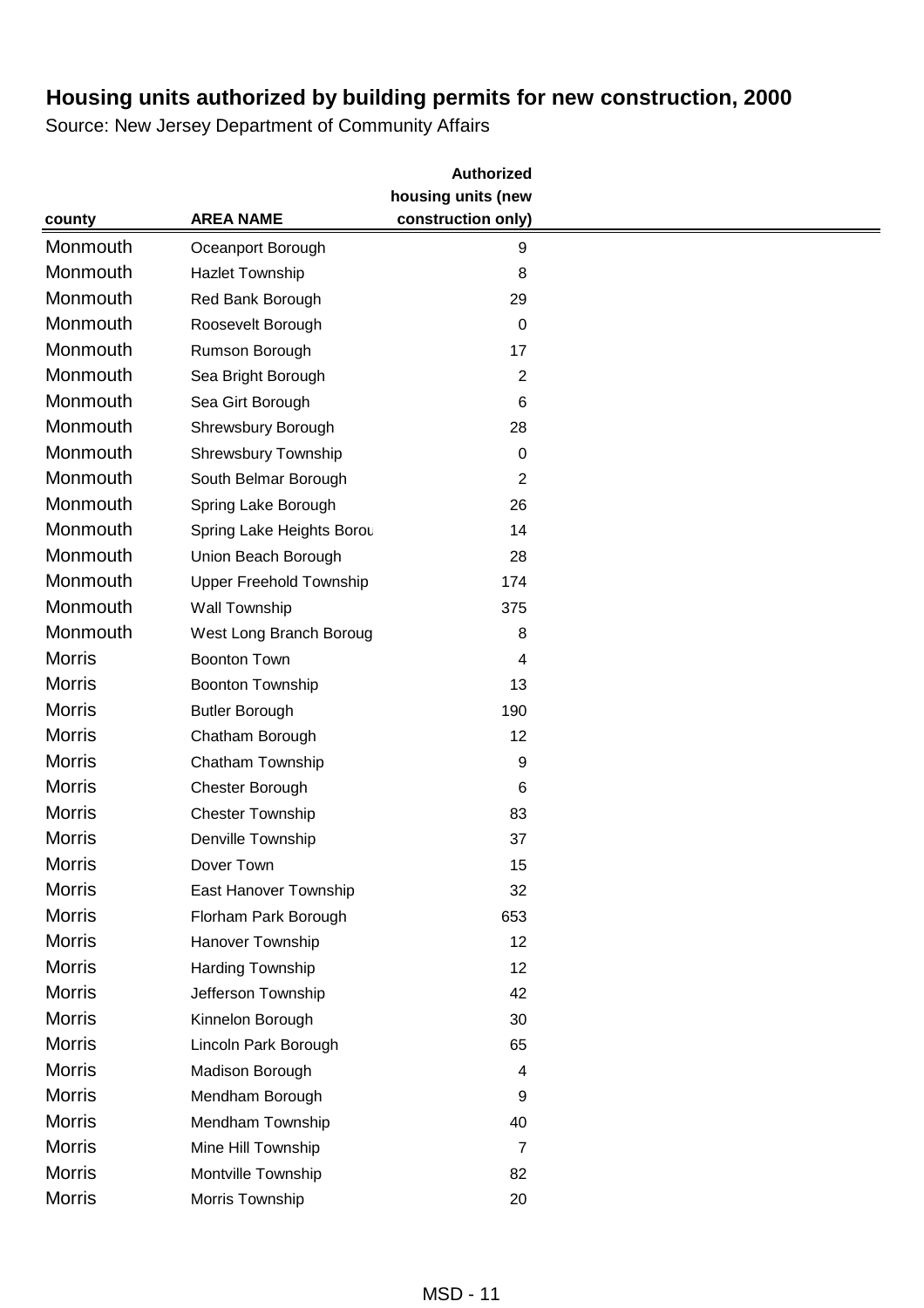|               |                               | <b>Authorized</b>  |  |
|---------------|-------------------------------|--------------------|--|
|               |                               | housing units (new |  |
| county        | <b>AREA NAME</b>              | construction only) |  |
| <b>Morris</b> | Morris Plains Borough         | 10                 |  |
| <b>Morris</b> | Morristown Town               | 149                |  |
| <b>Morris</b> | Mountain Lakes Borough        | 13                 |  |
| <b>Morris</b> | Mount Arlington Borough       | 168                |  |
| <b>Morris</b> | Mount Olive Township          | 155                |  |
| <b>Morris</b> | Netcong Borough               | 1                  |  |
| <b>Morris</b> | Parsippany-Troy Hills Twp     | 302                |  |
| <b>Morris</b> | Long Hill Township            | 15                 |  |
| <b>Morris</b> | Pequannock Township           | 8                  |  |
| <b>Morris</b> | Randolph Township             | 186                |  |
| <b>Morris</b> | Riverdale Borough             | 25                 |  |
| <b>Morris</b> | Rockaway Borough              | 5                  |  |
| <b>Morris</b> | Rockaway Township             | 420                |  |
| <b>Morris</b> | Roxbury Township              | 153                |  |
| <b>Morris</b> | Victory Gardens Borough       | $\mathbf 0$        |  |
| <b>Morris</b> | Washington Township           | 113                |  |
| <b>Morris</b> | Wharton Borough               | 63                 |  |
| Ocean         | Barnegat Light Borough        | 0                  |  |
| Ocean         | Bay Head Borough              | 6                  |  |
| Ocean         | Beach Haven Borough           | 29                 |  |
| Ocean         | Beachwood Borough             | 26                 |  |
| Ocean         | <b>Berkeley Township</b>      | 632                |  |
| Ocean         | <b>Brick Township</b>         | 320                |  |
| Ocean         | Dover Township                | 731                |  |
| Ocean         | Eagleswood Township           | 6                  |  |
| Ocean         | Harvey Cedars Borough         | 0                  |  |
| Ocean         | <b>Island Heights Borough</b> | 4                  |  |
| Ocean         | Jackson Township              | 1,128              |  |
| Ocean         | Lacey Township                | 134                |  |
| Ocean         | Lakehurst Borough             | 0                  |  |
| Ocean         | Lakewood Township             | 981                |  |
| Ocean         | Lavallette Borough            | $\overline{7}$     |  |
| Ocean         | Little Egg Harbor Townshir    | 324                |  |
| Ocean         | Long Beach Township           | 23                 |  |
| Ocean         | Manchester Township           | 486                |  |
| Ocean         | Mantoloking Borough           | 5                  |  |
| Ocean         | Ocean Township                | 54                 |  |
| Ocean         | Ocean Gate Borough            | 1                  |  |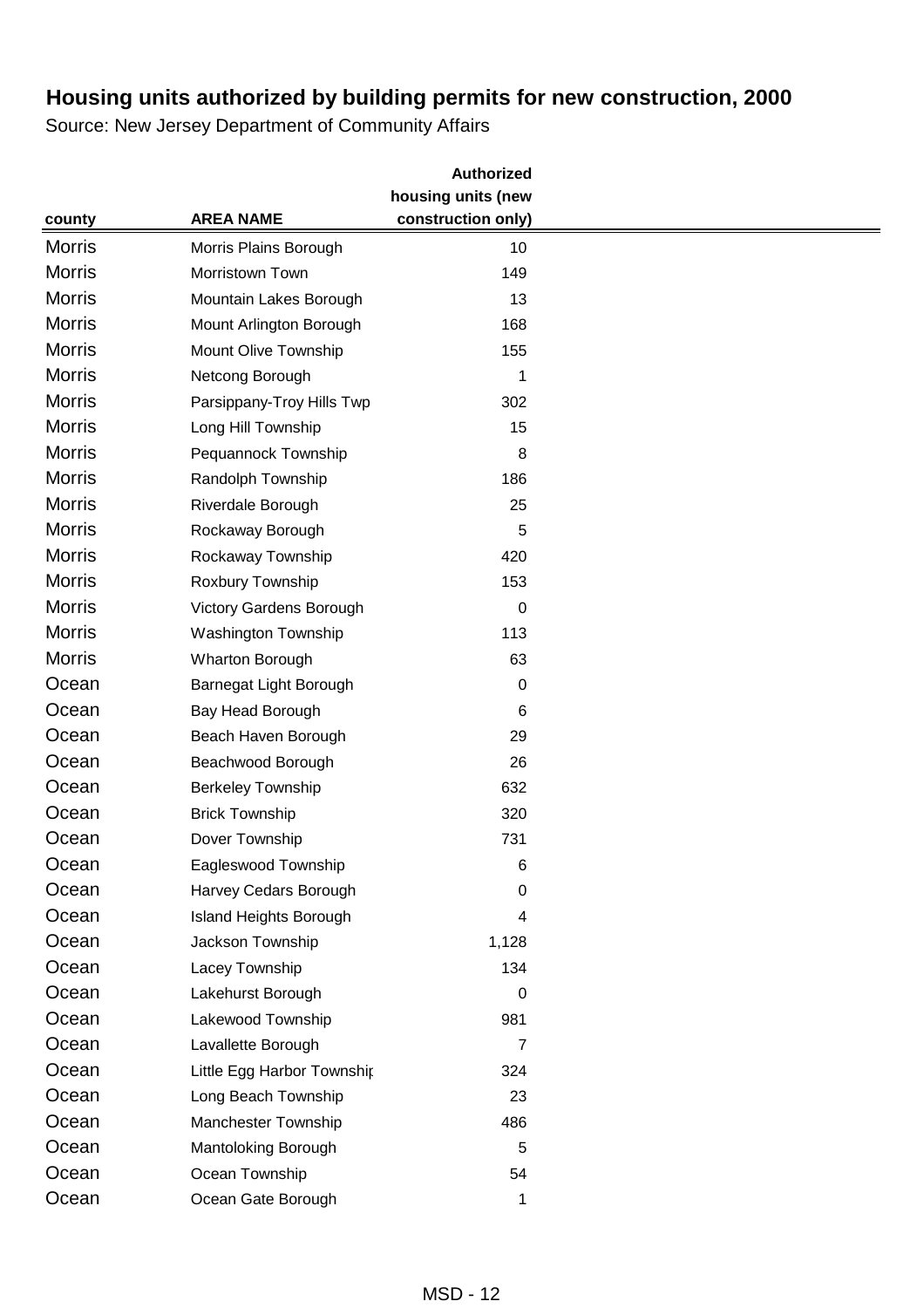|                                |                              | <b>Authorized</b>  |  |
|--------------------------------|------------------------------|--------------------|--|
|                                |                              | housing units (new |  |
| county                         | <b>AREA NAME</b>             | construction only) |  |
| Ocean                          | Pine Beach Borough           | $\overline{2}$     |  |
| Ocean                          | <b>Plumsted Township</b>     | 116                |  |
| Ocean                          | Point Pleasant Borough       | 42                 |  |
| Ocean                          | Point Pleasant Beach Boro    | 4                  |  |
| Ocean                          | Seaside Heights Borough      | 0                  |  |
| Ocean                          | Seaside Park Borough         | 16                 |  |
| Ocean                          | Ship Bottom Borough          | 15                 |  |
| Ocean                          | South Toms River Borougl     | $\overline{2}$     |  |
| Ocean                          | <b>Stafford Township</b>     | 297                |  |
| Ocean                          | Surf City Borough            | 23                 |  |
| Ocean                          | <b>Tuckerton Borough</b>     | 4                  |  |
| Ocean                          | <b>Barnegat Township</b>     | 187                |  |
| Passaic                        | <b>Bloomingdale Borough</b>  | 5                  |  |
| Passaic<br><b>Clifton City</b> |                              | 98                 |  |
| Passaic                        | Haledon Borough              | 0                  |  |
| Passaic                        | Hawthorne Borough            | 7                  |  |
| Passaic                        | Little Falls Township        | 16                 |  |
| Passaic                        | North Haledon Borough        | 11                 |  |
| Passaic                        | Passaic City                 | 32                 |  |
| Passaic                        | Paterson City                | 73                 |  |
| Passaic                        | Pompton Lakes Borough        | 20                 |  |
| Passaic                        | Prospect Park Borough        | $\pmb{0}$          |  |
| Passaic                        | Ringwood Borough             | 19                 |  |
| Passaic                        | Totowa Borough               | $\overline{7}$     |  |
| Passaic                        | Wanaque Borough              | 7                  |  |
| Passaic                        | Wayne Township               | 107                |  |
| Passaic                        | <b>West Milford Township</b> | 146                |  |
| Passaic                        | West Paterson Borough        | 58                 |  |
| Salem                          | Alloway Township             | 9                  |  |
| Salem                          | Elmer Borough                | 3                  |  |
| Salem                          | Elsinboro Township           | 0                  |  |
| Salem                          | Lower Alloways Creek Twp     | 1                  |  |
| Salem                          | Mannington Township          | 3                  |  |
| Salem                          | <b>Oldmans Township</b>      | 0                  |  |
| Salem                          | Penns Grove Borough          | 0                  |  |
| Salem                          | Pennsville Township          | 21                 |  |
| Salem                          | Pilesgrove Township          | 16                 |  |
| Salem                          | Pittsgrove Township          | 40                 |  |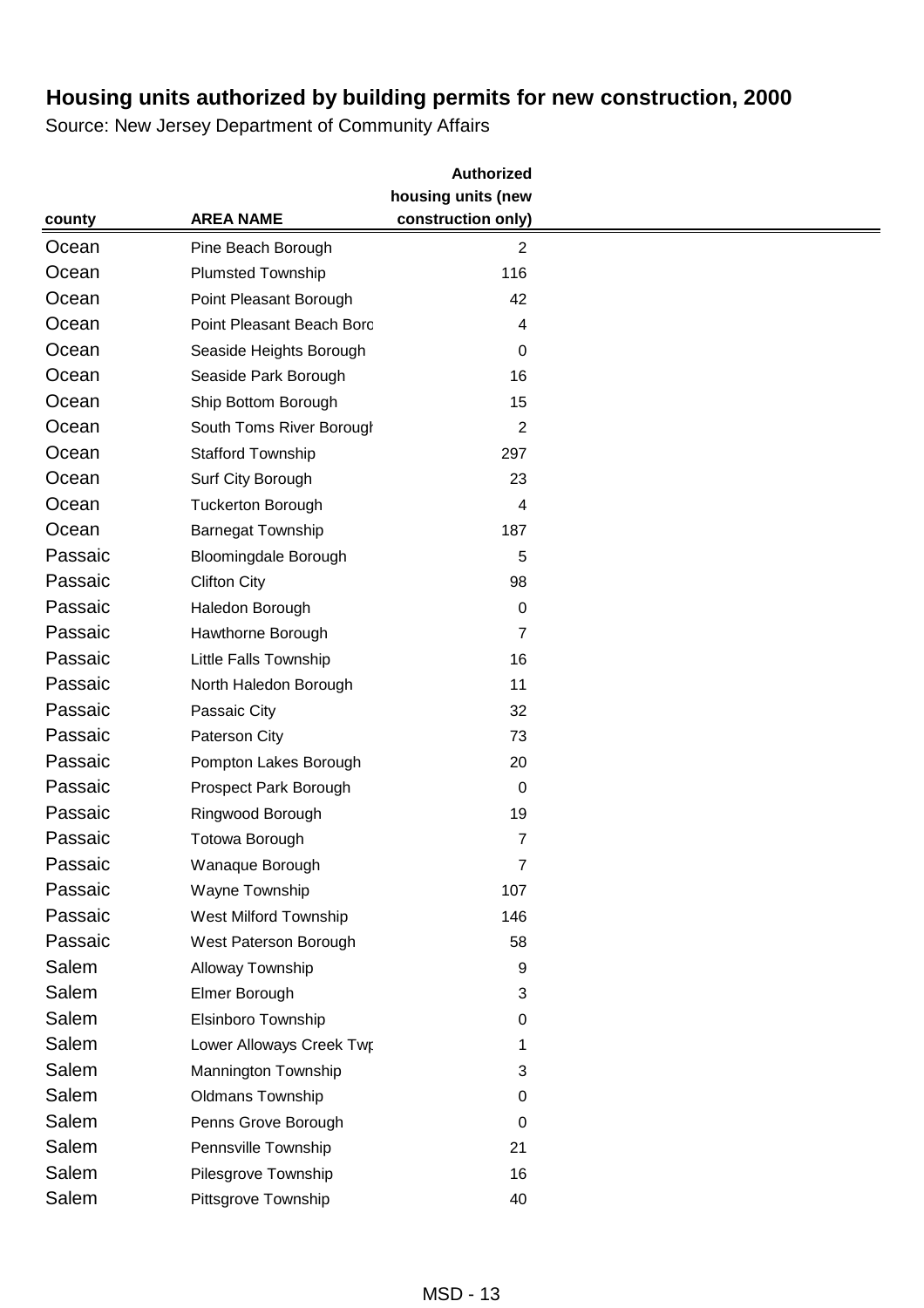|               |                               | <b>Authorized</b>  |  |
|---------------|-------------------------------|--------------------|--|
|               |                               | housing units (new |  |
| county        | <b>AREA NAME</b>              | construction only) |  |
| Salem         | Quinton Township              | 5                  |  |
| Salem         | Salem City                    | 0                  |  |
| Salem         | <b>Carneys Point Township</b> | 2                  |  |
| Salem         | Upper Pittsgrove Township     | 19                 |  |
| Salem         | Woodstown Borough             | 24                 |  |
| Somerset      | <b>Bedminster Township</b>    | $\overline{2}$     |  |
| Somerset      | <b>Bernards Township</b>      | 164                |  |
| Somerset      | Bernardsville Borough         | 48                 |  |
| Somerset      | Bound Brook Borough           | 2                  |  |
| Somerset      | <b>Branchburg Township</b>    | 45                 |  |
| Somerset      | <b>Bridgewater Township</b>   | 126                |  |
| Somerset      | Far Hills Borough             | 7                  |  |
| Somerset      | Franklin Township             | 1,049              |  |
| Somerset      | Green Brook Township          | 203                |  |
| Somerset      | Hillsborough Township         | 18                 |  |
| Somerset      | Manville Borough              | 5                  |  |
| Somerset      | Millstone Borough             | 0                  |  |
| Somerset      | Montgomery Township           | 206                |  |
| Somerset      | North Plainfield Borough      | 3                  |  |
| Somerset      | Peapack-Gladstone Borou       | 9                  |  |
| Somerset      | Raritan Borough               | 5                  |  |
| Somerset      | Rocky Hill Borough            | 0                  |  |
| Somerset      | Somerville Borough            | 9                  |  |
| Somerset      | South Bound Brook Boroug      | 1                  |  |
| Somerset      | Warren Township               | 151                |  |
| Somerset      | Watchung Borough              | 21                 |  |
| <b>Sussex</b> | Andover Borough               | $\mathbf 0$        |  |
| <b>Sussex</b> | Andover Township              | 49                 |  |
| <b>Sussex</b> | <b>Branchville Borough</b>    | 0                  |  |
| <b>Sussex</b> | <b>Byram Township</b>         | 26                 |  |
| <b>Sussex</b> | Frankford Township            | 21                 |  |
| <b>Sussex</b> | Franklin Borough              | 5                  |  |
| <b>Sussex</b> | Fredon Township               | 25                 |  |
| <b>Sussex</b> | Green Township                | 26                 |  |
| <b>Sussex</b> | Hamburg Borough               | 67                 |  |
| <b>Sussex</b> | Hampton Township              | 15                 |  |
| <b>Sussex</b> | Hardyston Township            | 173                |  |
| <b>Sussex</b> | Hopatcong Borough             | 9                  |  |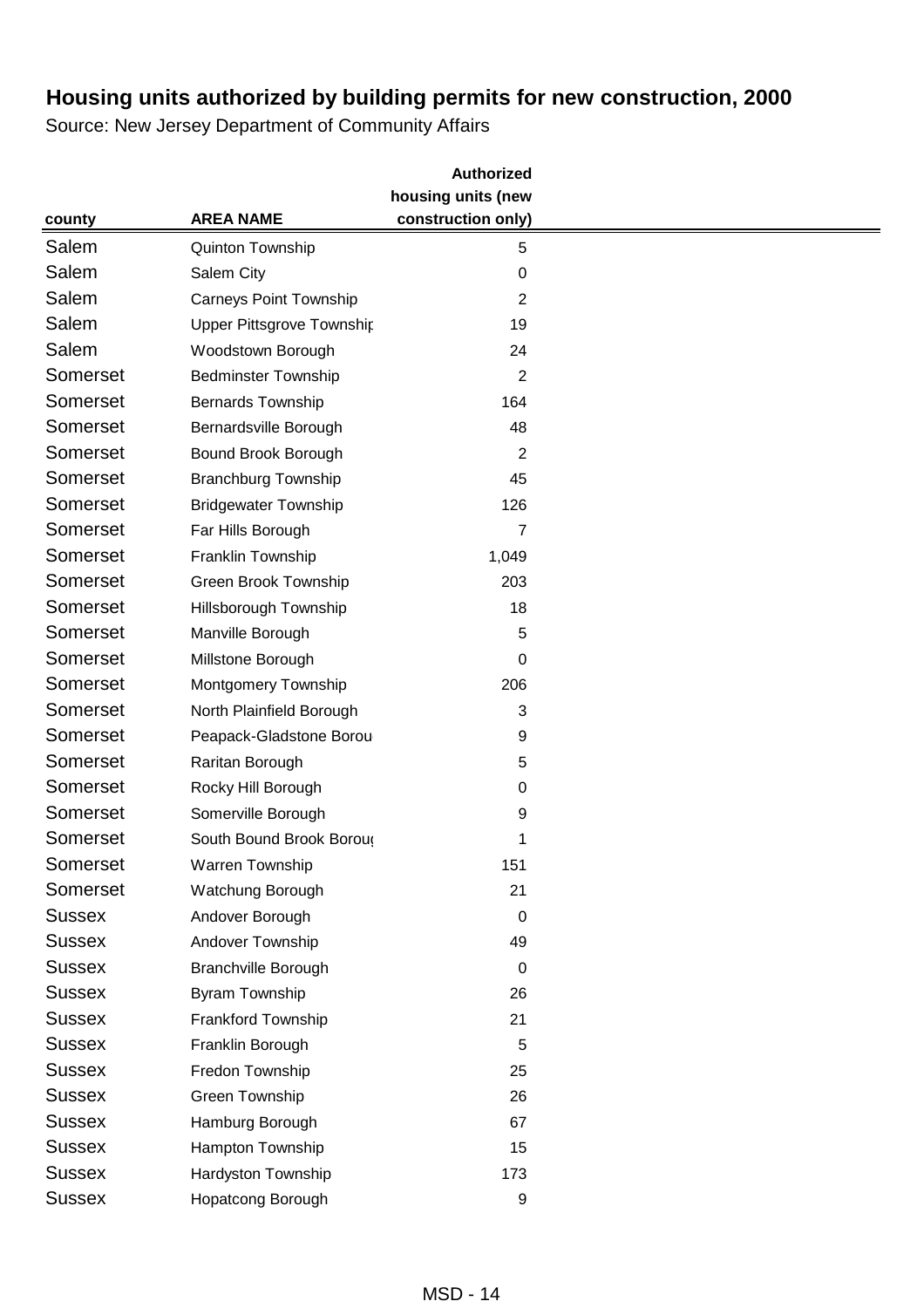| housing units (new<br>construction only)<br><b>AREA NAME</b><br>county<br><b>Sussex</b><br>Lafayette Township<br>14<br><b>Sussex</b><br>Montague Township<br>13<br><b>Sussex</b><br>Newton Town<br>19<br><b>Sussex</b><br>Ogdensburg Borough<br>0<br><b>Sussex</b><br>Sandyston Township<br>1<br><b>Sussex</b><br>Sparta Township<br>103<br><b>Sussex</b><br>Stanhope Borough<br>9 |
|------------------------------------------------------------------------------------------------------------------------------------------------------------------------------------------------------------------------------------------------------------------------------------------------------------------------------------------------------------------------------------|
|                                                                                                                                                                                                                                                                                                                                                                                    |
|                                                                                                                                                                                                                                                                                                                                                                                    |
|                                                                                                                                                                                                                                                                                                                                                                                    |
|                                                                                                                                                                                                                                                                                                                                                                                    |
|                                                                                                                                                                                                                                                                                                                                                                                    |
|                                                                                                                                                                                                                                                                                                                                                                                    |
|                                                                                                                                                                                                                                                                                                                                                                                    |
|                                                                                                                                                                                                                                                                                                                                                                                    |
|                                                                                                                                                                                                                                                                                                                                                                                    |
| <b>Sussex</b><br><b>Stillwater Township</b><br>10                                                                                                                                                                                                                                                                                                                                  |
| <b>Sussex</b><br>Sussex Borough<br>1                                                                                                                                                                                                                                                                                                                                               |
| <b>Sussex</b><br>Vernon Township<br>51                                                                                                                                                                                                                                                                                                                                             |
| <b>Sussex</b><br><b>Walpack Township</b><br>0                                                                                                                                                                                                                                                                                                                                      |
| <b>Sussex</b><br>Wantage Township<br>83                                                                                                                                                                                                                                                                                                                                            |
| Union<br><b>Berkeley Heights Township</b><br>26                                                                                                                                                                                                                                                                                                                                    |
| Union<br>Clark Township<br>10                                                                                                                                                                                                                                                                                                                                                      |
| Union<br>Cranford Township<br>6                                                                                                                                                                                                                                                                                                                                                    |
| Union<br>Elizabeth City<br>381                                                                                                                                                                                                                                                                                                                                                     |
| Union<br>Fanwood Borough<br>6                                                                                                                                                                                                                                                                                                                                                      |
| Union<br>Garwood Borough<br>$\overline{\mathbf{c}}$                                                                                                                                                                                                                                                                                                                                |
| Union<br>Hillside Township<br>9                                                                                                                                                                                                                                                                                                                                                    |
| Union<br>Kenilworth Borough<br>4                                                                                                                                                                                                                                                                                                                                                   |
| Union<br>Linden City<br>71                                                                                                                                                                                                                                                                                                                                                         |
| Union<br>Mountainside Borough<br>4                                                                                                                                                                                                                                                                                                                                                 |
| Union<br>New Providence Borough<br>7                                                                                                                                                                                                                                                                                                                                               |
| Union<br><b>Plainfield City</b><br>14                                                                                                                                                                                                                                                                                                                                              |
| Union<br><b>Rahway City</b><br>34                                                                                                                                                                                                                                                                                                                                                  |
| Union<br>Roselle Borough<br>26                                                                                                                                                                                                                                                                                                                                                     |
| Union<br>Roselle Park Borough<br>1                                                                                                                                                                                                                                                                                                                                                 |
| Union<br>Scotch Plains Township<br>53                                                                                                                                                                                                                                                                                                                                              |
| Union<br>Springfield Township<br>12                                                                                                                                                                                                                                                                                                                                                |
| Union<br><b>Summit City</b><br>8                                                                                                                                                                                                                                                                                                                                                   |
| Union<br>Union Township<br>145                                                                                                                                                                                                                                                                                                                                                     |
| Union<br><b>Westfield Town</b><br>25                                                                                                                                                                                                                                                                                                                                               |
| Union<br>Winfield Township<br>$\boldsymbol{0}$                                                                                                                                                                                                                                                                                                                                     |
| Warren<br>Allamuchy Township<br>13                                                                                                                                                                                                                                                                                                                                                 |
| Warren<br>Alpha Borough<br>1                                                                                                                                                                                                                                                                                                                                                       |
| Warren<br><b>Belvidere Town</b><br>1                                                                                                                                                                                                                                                                                                                                               |
| Warren<br><b>Blairstown Township</b><br>26                                                                                                                                                                                                                                                                                                                                         |
| Warren<br>Franklin Township<br>59                                                                                                                                                                                                                                                                                                                                                  |